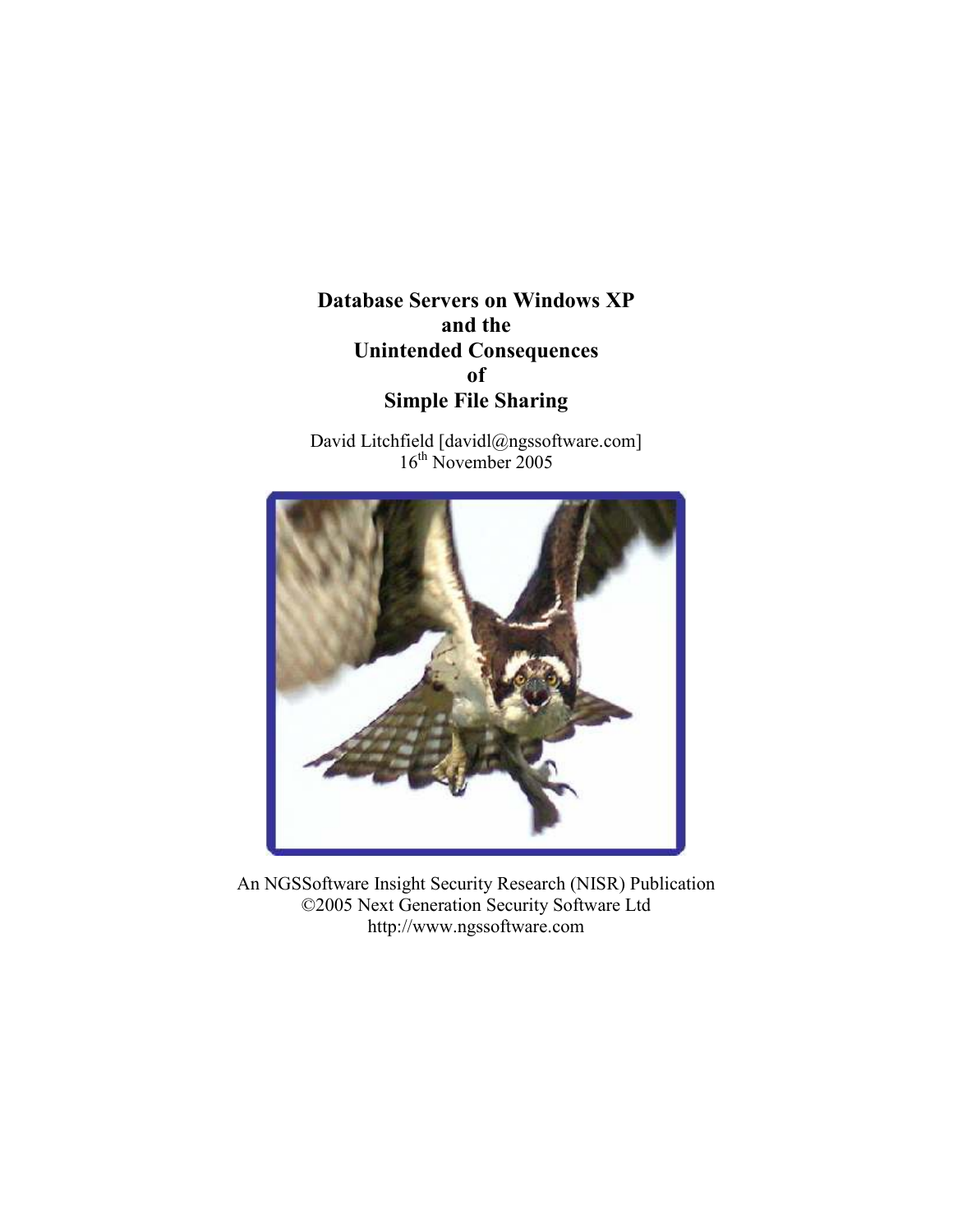## Introduction

This paper presents some unexpected consequences of running database servers on Windows XP with Simple File Sharing enabled. In the real world, this kind of setup would typically be a developer's system and as it turns out, in some cases depending on the database software, you might not just be sharing your files but exposing both database services and data. In one case an attacker can easily gain DBA access to the database if Simple File Sharing is enabled. We'll examine the commercial databases, namely, Oracle, SQL Server, DB2, Sybase and Informix and see which are exposed, to what level and why.

# What is Simple File Sharing?

Before Windows XP, to gain access to a shared file on a Windows NT or 2000 box, you needed to have a valid user ID and password - that is assuming you weren't exploiting some other means to get access. This made it difficult for people out there that wanted to share files out to the general public, so with Windows XP, Microsoft introduced Simple File Sharing. With Simple File Sharing all access is granted via the guest account. In this way, if a user is sharing music or pictures from their XP system at home, they don't have to give out a user ID and password to everyone - people wanting access are simple given access through the guest account.

For those that want to share files but not with the world and their dog, these people could just use the classic way of sharing files. By far and above the most popular way of sharing files on Windows XP is with Simple File Sharing. As we'll see shortly, this has a significant impact on the security of a computer if a database server has been installed. But before exploring this let's look at the differences between simple and normal file sharing. The table below describes what happens when a remote user attempts to authenticate under certain scenarios:

| Simple File Sharing with Guest Account Active |                |                       |                        |  |
|-----------------------------------------------|----------------|-----------------------|------------------------|--|
| Valid Username                                | Wrong Password | <b>Access Granted</b> | Authenticated as Guest |  |
| Valid Username                                | Right Password | <b>Access Granted</b> | Authenticated as Guest |  |
| Invalid username                              | Any Password   | <b>Access Granted</b> | Authenticated as Guest |  |

| Simple File Sharing with Guest Account Not Active |                       |                      |         |  |  |
|---------------------------------------------------|-----------------------|----------------------|---------|--|--|
| Valid Username                                    | Wrong Password        | Access Denied        | $- - -$ |  |  |
| Valid Username                                    | <b>Right Password</b> | Access Denied        | ---     |  |  |
| Invalid username                                  | Any Password          | <b>Access Denied</b> | $- - -$ |  |  |

| Classic File Sharing with Guest Account Active |                |                       |                        |  |
|------------------------------------------------|----------------|-----------------------|------------------------|--|
| Valid Username                                 | Wrong Password | Access Denied         |                        |  |
| Valid Username                                 | Right Password | <b>Access Granted</b> | Authenticated as       |  |
|                                                |                |                       | <i>Username</i>        |  |
| Invalid username                               | Any Password   | <b>Access Granted</b> | Authenticated as Guest |  |

| Classic File Sharing with Guest Account Not Active |                       |                       |                  |  |  |
|----------------------------------------------------|-----------------------|-----------------------|------------------|--|--|
| Valid Username                                     | Wrong Password        | Access Denied         |                  |  |  |
| Valid Username                                     | <b>Right Password</b> | <b>Access Granted</b> | Authenticated as |  |  |
|                                                    |                       |                       | Username         |  |  |
| Invalid username                                   | Any Password          | Access Denied         |                  |  |  |

It is clear that, for Simple File Sharing to work the Guest account must be enabled. Incidentally, this can lead to a point of confusion. The Windows XP Home Edition User Accounts control panel applet contains an entry for the Guest account. The UI tells us that the Guest account is "off" or "on", but what this actually refers to is whether the Guest account can be used to log on locally. What the UI says has no bearing on whether the Guest account is disabled or not. Running the "net user guest" command from a console window will tell you whether it is or not. The general rule is that, if Simple File Sharing is enabled, then the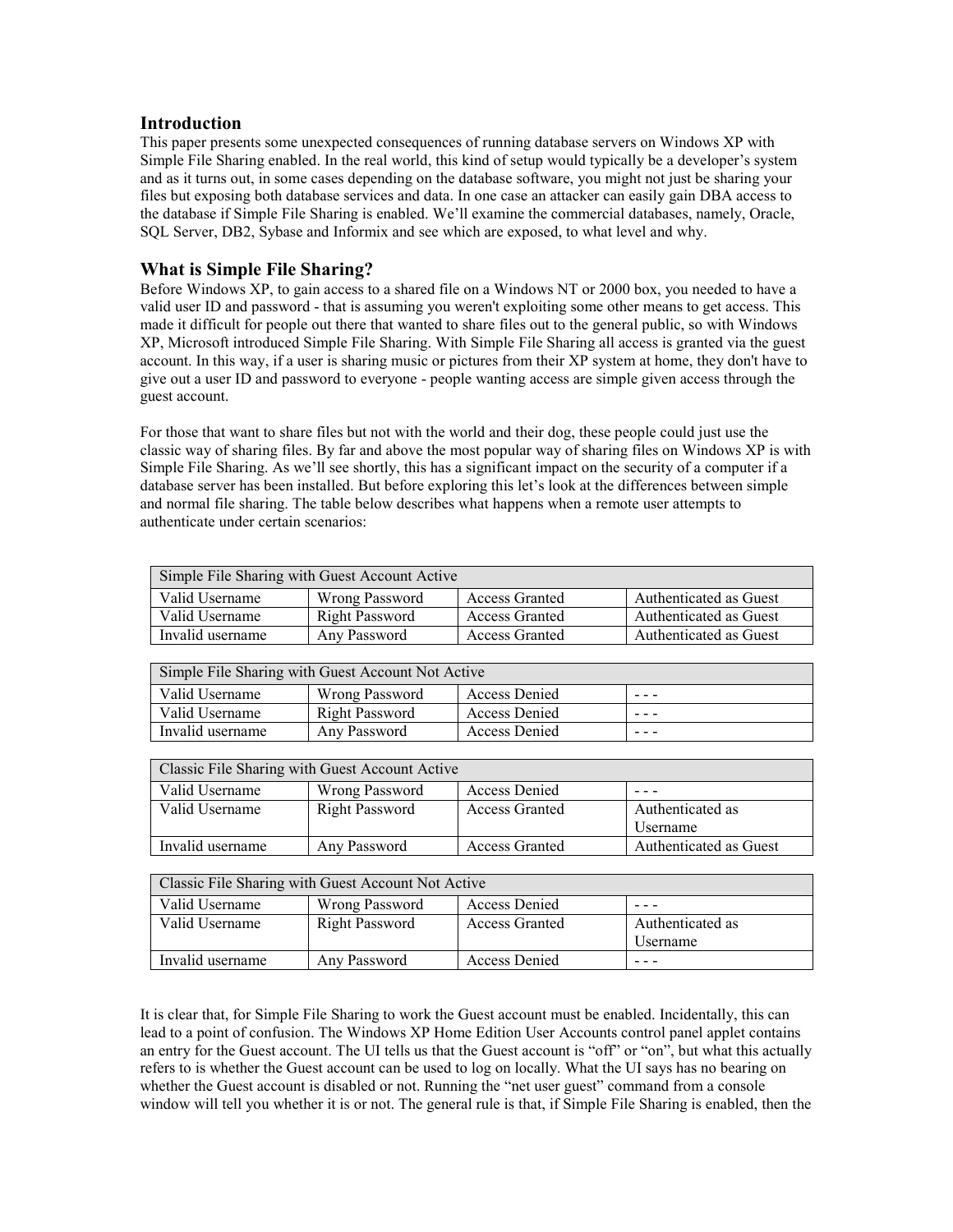guest account is enabled, too. Only if someone has gone out of their way to change the configuration would the guest account be disabled.

Simple File Sharing is discussed in full here: http://support.microsoft.com/kb/304040

## The Impact of Simple File Sharing with regards to Database Servers

If a Windows XP box that has Simple File Sharing enabled has a database installed and that database supports OS based authentication in any way then it is possible for an attacker with no valid user ID and password to gain access to the database's services and data – sometimes with DBA privileges. We'll look at each database in turn and determine in what way it might be vulnerable.

## **Oracle**

On Windows, if a user is a member of the ORA\_DBA local group then they can connect to the database server as a SYSDBA without providing the password for the SYS user. When processing such a logon Oracle uses the NTLM SSPI AcceptSecurityContext() function. If the user has presented the correct username and password this function returns 0 and creates a token. The problem with this is that if Simple File Sharing is enabled all attempts to logon are successful – the user is authenticated as the guest user. However, as far as Oracle is concerned the authenticated principle is not "Guest" but whatever the remote user supplied as the username when they authenticated. If the username they presented is the name of a valid user in the ORA\_DBA group then Oracle authenticates the user and gives them SYSDBA access having made the assumption, in good faith, that the remote user must have had the right password as AcceptSecurityContext() "said" they were successfully authenticated. All an attacker needs to do is discover the name of a member of the ORA\_DBA group and create a user on their own system with the same name. As the password is irrelevant the attacker can then gain access to the Oracle server as a SYSDBA.

## Informix Dynamic Server

With Informix, the client sends their user ID and password over the network in clear text. The Informix server then passes these to the **LogonUser**() function, specifying a logon from the network. With Simple File Sharing enabled, the LogonUser() function works slightly differently than one would expect given the matrix above; if the username passed by the authenticating client exists on the remote system then LogonUser() will not log the user on as guest but attempt to log on the actual user. Thus, if the password is wrong, the client will not be authenticated. However, as expected, if the remote client attempts to authenticate with a username that does not exist then they are logged on as the guest user. So, if a remote attacker wanted to gain access to an Informix database server running on XP with Simple File Sharing enabled they need only specify a username that doesn't exist on the system. They, of course, can use the guest account instead if has not been renamed.

#### DB2

Like Informix, DB2 uses the LogonUser() function. However, before calling the function it checks to see if the user exists or not. Thus, if a remote user presents a username that doesn't exist then they will not be able to gain access to the database resources. As such they could simply use the Guest account if the guest account has not been renamed to gain access – however, as the DB2 runtime client doesn't allow a blank password the attacker would need to write their own client.

#### Microsoft SQL Server 2000

By default, Microsoft SQL Server 2000 is not vulnerable. Like Oracle, SQL Server authenticates the client using the NTLM SSPI **AcceptSecurityContext**() function and the user is logged on as Guest, however, as SQL Server requires that a specific user be granted access, the remote user can log in – by default SQL Server doesn't allow Guest access to the database server. If, for whatever reason, someone has granted either the Guest account or the built-in Guests group access to the SQL Server then a remote user without valid credentials will gain access.

Sybase